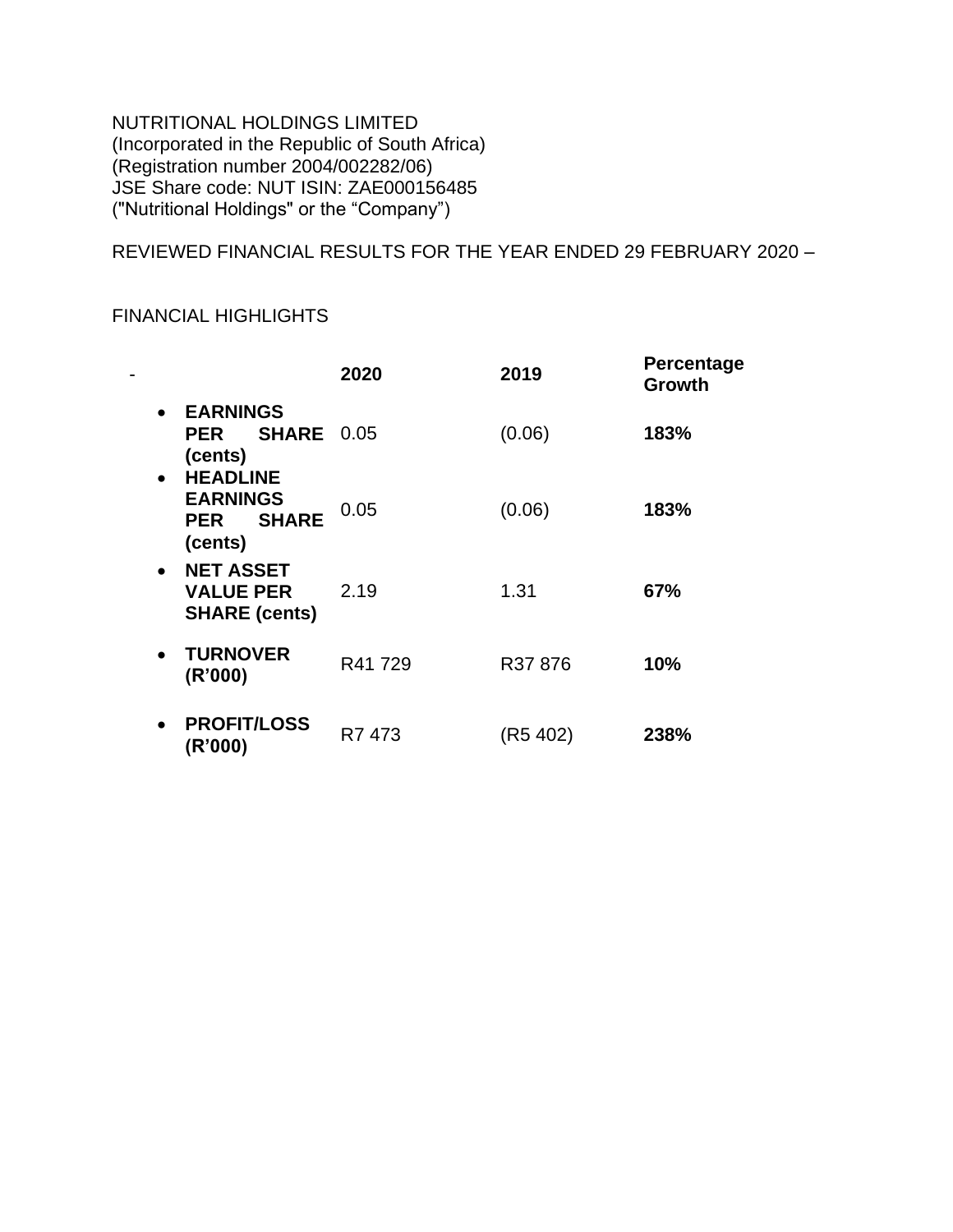### **CONDENSED CONSOLIDATED STATEMENT OF COMPREHENSIVE INCOME**

| <b>Statement of Profit and Loss</b><br>and Comprehensive Income |                  |                  |
|-----------------------------------------------------------------|------------------|------------------|
|                                                                 | <b>Reviewed</b>  | <b>Audited</b>   |
| <b>R'000</b>                                                    | 29 February 2020 | 28 February 2019 |
|                                                                 | <b>R'000</b>     | <b>R'000</b>     |
|                                                                 |                  |                  |
| Revenue                                                         | 41729            | 37 876           |
| Cost of sales                                                   | (18830)          | (22757)          |
| <b>Gross Profit</b>                                             | 22899            | 15 119           |
| <b>Operating Expenses excluding</b>                             |                  |                  |
| impairments                                                     | (21677)          | (18895)          |
| <b>Net profit</b>                                               | 1 2 2 2          | (3776)           |
| Other income                                                    | 99               | 37               |
| Profit on sale of asset                                         |                  | 122              |
| Operating Profit / (Loss) for                                   |                  |                  |
| the year                                                        | 1 3 2 1          | (3 617 )         |
| Net Interest Expense                                            | (2099)           | (1785)           |
| Loss before taxation for the                                    |                  |                  |
| year                                                            | (778)            | (5402)           |
| Taxation                                                        | 8 2 5 1          |                  |
| Profit / Loss for the year                                      | 7473             | (5402)           |
|                                                                 |                  |                  |
| Other comprehensive income                                      |                  |                  |
| for the year net of taxation                                    | 7473             |                  |
| <b>Total comprehensive income</b>                               |                  | (5402)           |
| EPS (cents per share)                                           | 0.05             | (0.06)           |
| HEPS (cents per share)                                          | 0.05             | (0.06)           |
|                                                                 |                  |                  |
| Weighted average number of                                      |                  |                  |
| shares in issue                                                 | 13 653 358       | 8 530 080        |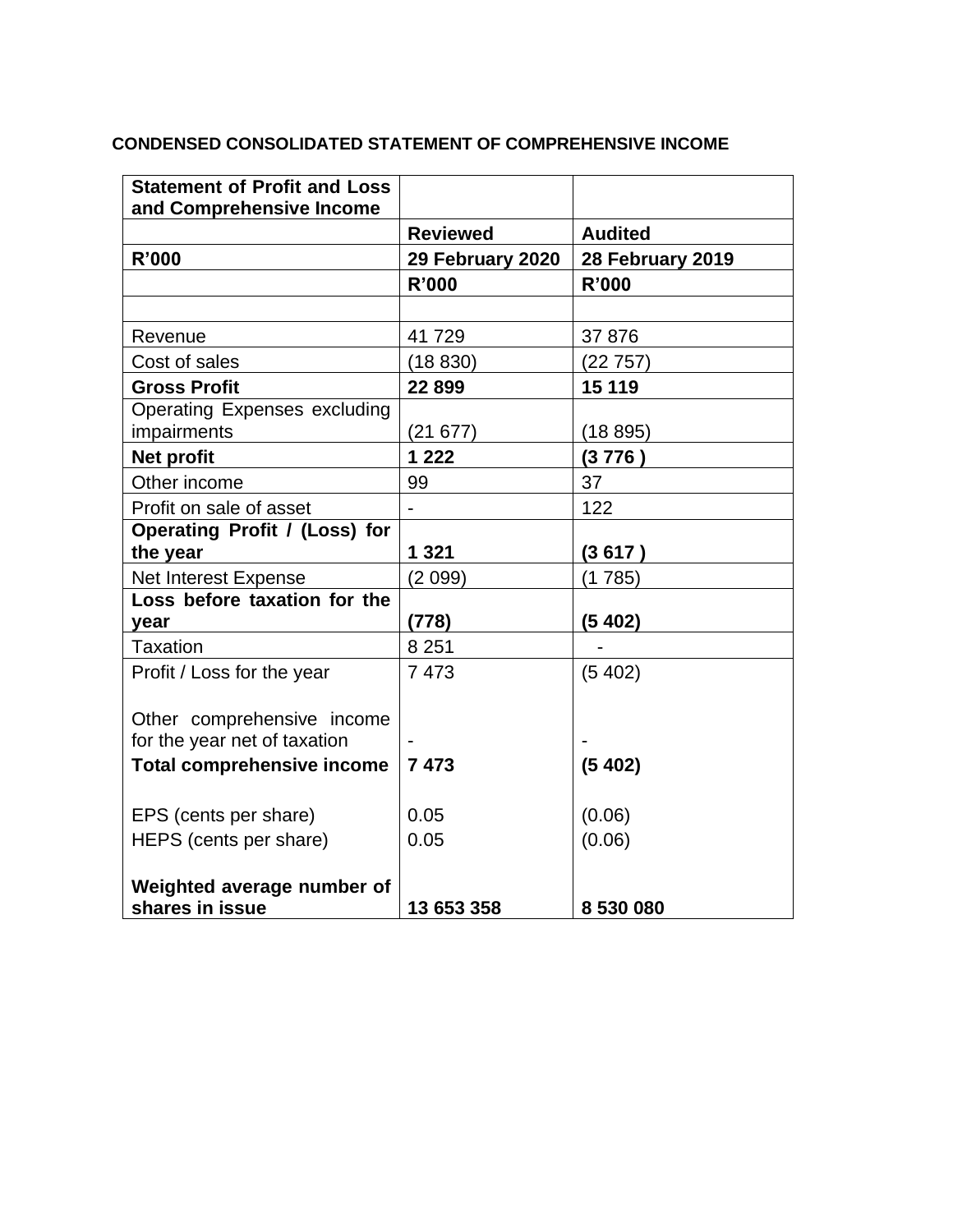|                                | <b>Reviewed</b><br>29 February 2020<br><b>R'000</b> | <b>Audited</b><br>28 February 2019<br><b>R'000</b> |
|--------------------------------|-----------------------------------------------------|----------------------------------------------------|
| <b>ASSETS</b>                  |                                                     |                                                    |
| <b>Non-Current Assets</b>      |                                                     |                                                    |
| Property, plant and equipment  | 27 017                                              | 23 214                                             |
| Intangible assets              | 1 2 8 8                                             | 1 6 2 2                                            |
| Deferred tax                   | 7 4 5 8                                             | 5415                                               |
|                                | 35 763                                              | 30 251                                             |
| <b>Current Assets</b>          |                                                     |                                                    |
| Inventories                    | 3 2 5 1                                             | 3 3 2 2                                            |
| Trade and other receivables    | 13 922                                              | 5 4 8 3                                            |
| Cash and cash equivalents      | 355                                                 | 838                                                |
|                                | 17 528                                              | 9643                                               |
| <b>Total Assets</b>            | 53 291                                              | 39 894                                             |
| <b>EQUITY AND LIABLITIES</b>   |                                                     |                                                    |
| Equity                         |                                                     |                                                    |
| Share capital                  | 160 625                                             | 159 580                                            |
| <b>Revaluation reserve</b>     | 13 3 9 9                                            | 10733                                              |
| Share based payment reserve    | 212                                                 |                                                    |
| <b>Accumulated loss</b>        | (144 894 )                                          | (152 367)                                          |
|                                | 29 342                                              | 17 946                                             |
| Liabilities                    |                                                     |                                                    |
| <b>Non-Current liabilities</b> |                                                     |                                                    |
| Related party loans            | 17 015                                              | 12 552                                             |
| Deferred tax                   | 373                                                 | 5 4 1 5                                            |
|                                | 17 388                                              | 17 967                                             |
| <b>Current Liabilities</b>     |                                                     |                                                    |
| Trade and other payables       | 5 0 7 2                                             | 3 0 7 5                                            |
| Lease liabilities              | 290                                                 |                                                    |
| Bank overdraft                 | 1 1 9 9                                             | 906                                                |
|                                | 6561                                                | 3 9 8 1                                            |

# CONDENSED CONSOLIDATED STATEMENT OF FINANCIAL POSITION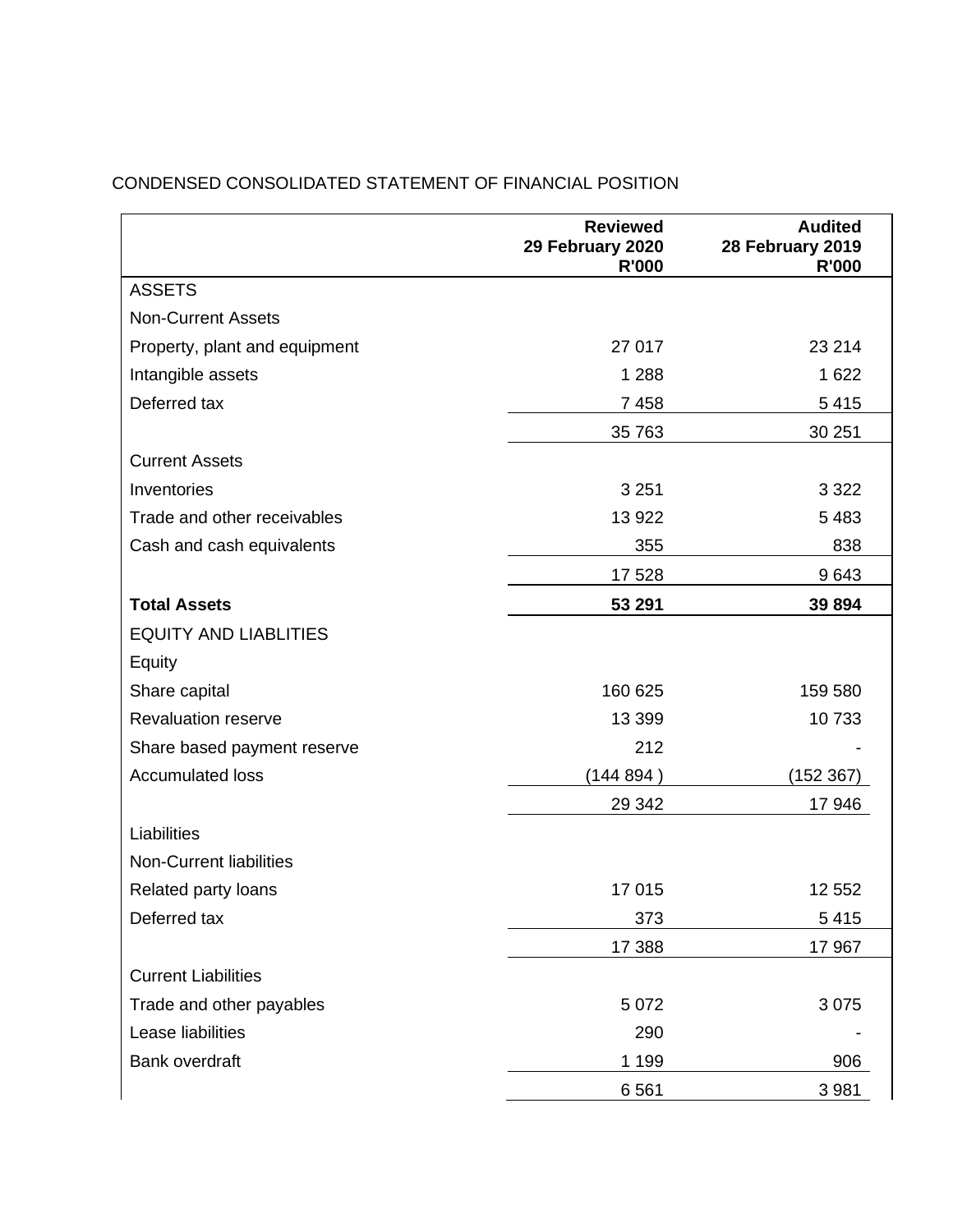| Total Equity and Liabilities      | 53 291 | 39 894 |
|-----------------------------------|--------|--------|
|                                   |        |        |
| Net asset value per share (cents) | 2.19   | 171    |

### CONDENSED CONSOLIDATED STATEMENT OF CHANGES IN EQUITY

|                   | <b>Stated</b><br>capital<br><b>R'000</b> | <b>Treasury</b><br>shares<br><b>R'000</b> | Total<br><b>Share</b><br>capital<br><b>R'000</b> | Share-<br>based<br>payment<br>reserve | <b>Revaluation</b><br>reserve<br><b>R'000</b> | <b>Accumulated</b><br><b>Loss</b><br><b>R'000</b> | Total<br>equity<br><b>R'000</b> |
|-------------------|------------------------------------------|-------------------------------------------|--------------------------------------------------|---------------------------------------|-----------------------------------------------|---------------------------------------------------|---------------------------------|
| <b>Balance at</b> |                                          |                                           |                                                  |                                       |                                               |                                                   |                                 |
| 28                |                                          |                                           |                                                  |                                       |                                               |                                                   |                                 |
| <b>February</b>   |                                          |                                           |                                                  |                                       |                                               |                                                   |                                 |
| 2019              | 166 321                                  | (6741)                                    | 159 580                                          | 212                                   | 10 521                                        | (152 367)                                         | 17 946                          |
| Total             |                                          |                                           |                                                  |                                       |                                               |                                                   |                                 |
| comprehen<br>sive |                                          |                                           |                                                  |                                       |                                               |                                                   |                                 |
| profit/loss       |                                          |                                           |                                                  |                                       |                                               |                                                   |                                 |
| for the year      | 1 0 4 5                                  |                                           | 1 0 4 5                                          |                                       | 2878                                          | 7474                                              | 11 396                          |
| <b>Balance at</b> |                                          |                                           |                                                  |                                       |                                               |                                                   |                                 |
| 29                |                                          |                                           |                                                  |                                       |                                               |                                                   |                                 |
| February          |                                          |                                           |                                                  |                                       |                                               |                                                   |                                 |
| 2020              | 167 366                                  | (6741)                                    | 160 625                                          | 212                                   | 13 399                                        | (144 895)                                         | 29 342                          |

CONDENSED CONSOLIDATED STATEMENT OF CASH FLOWS

|                                                   | <b>Reviewed</b>  | <b>Audited</b>   |
|---------------------------------------------------|------------------|------------------|
|                                                   | 29 February 2020 | 28 February 2019 |
|                                                   | <b>R'000</b>     | <b>R'000</b>     |
|                                                   |                  |                  |
| Cash used in operations                           | (2828)           | (3 513)          |
| Net interest expense                              | 63               | (1 785)          |
| Cash flows from operating activities              | (2764)           | (5298)           |
| Cash flows from investing activities              |                  |                  |
| Purchase of property, plant and equipment         | (1830)           | (1 287)          |
| Purchase of intangible assets                     | (30)             | (79)             |
| Proceeds on sale of property, plant and equipment | 65               | 257              |
| Cash flows from investing activities              | (1 795)          | (1109)           |
| Cash flows utilised in financing activities       |                  |                  |
| Proceeds from share issue                         | 1 0 4 5          | 9494             |
| Net movement on related party loans               | 2952             | 1 0 9 1          |
| Finance costs                                     | (213)            |                  |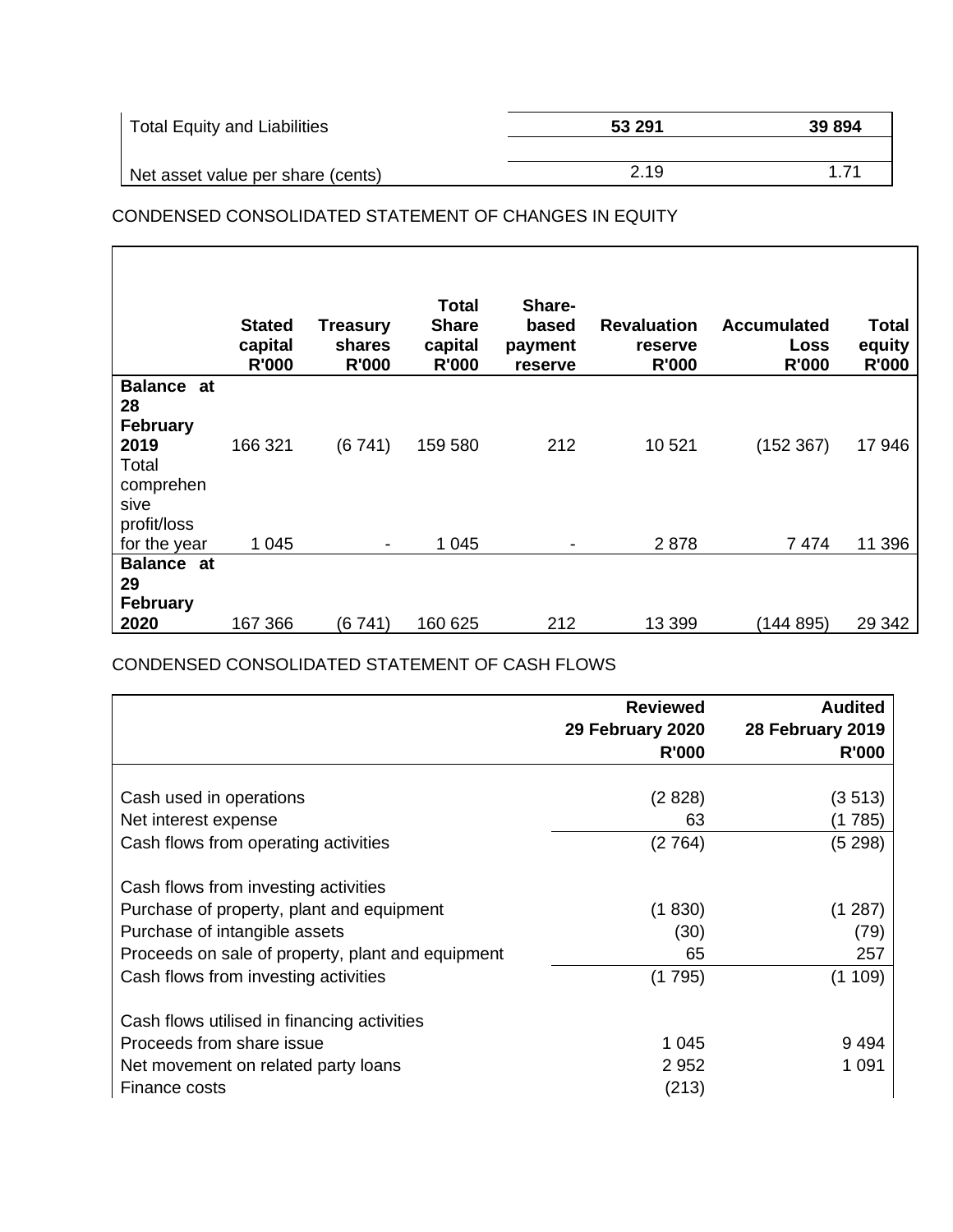| Net movement on secured loans                        | $\overline{\phantom{0}}$ | (2 432) |
|------------------------------------------------------|--------------------------|---------|
| Cash flows utilised in financing activities          | 3783                     | 8 1 5 3 |
| Net (decrease)/increase in cash and cash equivalents | (766)                    | 1746    |
| Cash and cash equivalents at beginning of the year   | (68)                     | (1 814) |
| Cash and cash equivalents at end of the year         | (844)                    | (68)    |
|                                                      |                          |         |

# GROUP SEGMENTAL ANALYSIS

| <b>Business</b><br>segments               | <b>Nutritional</b><br><b>Foods</b> | <b>Health</b><br><b>Solutions</b> | <b>Services</b> | <b>Consolidated</b> |
|-------------------------------------------|------------------------------------|-----------------------------------|-----------------|---------------------|
| <b>R'000</b>                              |                                    |                                   |                 |                     |
|                                           |                                    |                                   |                 |                     |
| For the year<br>ended 29<br>February 2020 |                                    |                                   |                 |                     |
| Revenue from<br>external sales            | 33 4 35                            |                                   | 8 2 9 4         | 41729               |
| Revenue from<br>internal sales            |                                    |                                   | 35              | 35                  |
| Segment loss<br>before tax                | (5392)                             |                                   | 4614            | (778)               |
| <b>Taxation</b>                           | 793                                |                                   | 7 4 5 8         | 8 2 5 1             |
| Loss for the year                         | (4 599)                            | ۰                                 | 12 072          | 7474                |
| Total external<br>assets                  | 35 955                             |                                   | 17 336          | 53 291              |

| <b>Business</b><br>segments | <b>Nutritional</b><br><b>Foods</b> | <b>Health</b><br><b>Solutions</b> | <b>Services</b> | <b>Consolidated</b> |
|-----------------------------|------------------------------------|-----------------------------------|-----------------|---------------------|
| R'000                       |                                    |                                   |                 |                     |
|                             |                                    |                                   |                 |                     |
| For the year                |                                    |                                   |                 |                     |
| ended 28                    |                                    |                                   |                 |                     |
| February 2019               |                                    |                                   |                 |                     |
| Revenue from                | 37876                              |                                   |                 | 37876               |
| external sales              |                                    |                                   |                 |                     |
| Revenue from                |                                    |                                   | 600             | 600                 |
| internal sales              |                                    |                                   |                 |                     |
| Segment loss                | (2629)                             |                                   | (2773)          | (5 402)             |
| before tax                  |                                    |                                   |                 |                     |
| Taxation                    | -                                  |                                   |                 |                     |
| Loss for the year           | (2629)                             |                                   | (2773)          | (5 402)             |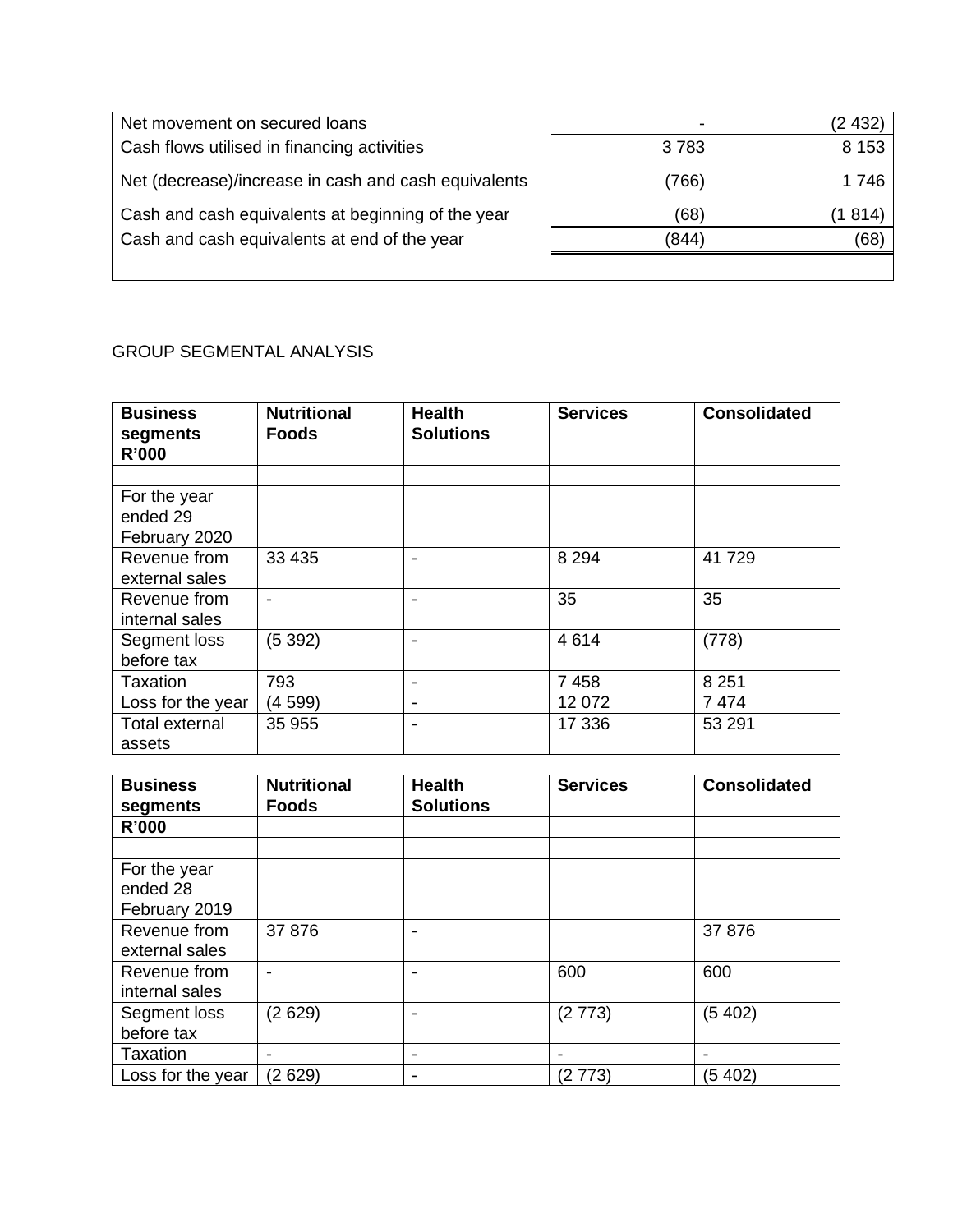| Total external | 38 699 | $-10^-$<br>ູບ | 39 896 |
|----------------|--------|---------------|--------|
| assets         |        |               |        |

#### **OVERVIEW**

Nutritional Holdings is pleased to report its results for the year ended 29 February 2020 ("Current Reporting Period") and shareholders are accordingly advised that the Company is excited to report its final results. The increases in EPS and HEPS for the Current Reporting Period compared to the previous corresponding period are due mainly to movements in, inter alia, the following items:

- 1. The welcomed and impressively pleasing profit is as a result of efficient execution of a strategic plan by the CEO of Nutritional Holdings to sign an interim management agreement for Nutritional Holdings to manage Ukusekela Holdings for the sole profit and loss of the duration of the management agreement. The proposed acquisition which the led to the signing of a the interim management agreement has borne fruit and bodes well for future quarter on quarter growth and expected positive cash flows. The global trend for Cannabis sector companies has achieved triple digit growth and this achievement further illustrates that the company is on track to mirror its global counterparts in delivering impressive profits in both the short and medium term. The largest factor in achieving the profit must be attributed to exponential demand and resultant growth in the sale of Cannabis associated products interalia; "The Ultimate Immune Booster with Cannabis Extract." This aligns with Nutritional Holdings CEO's vision in the proposed acquisition of Ukusekela. NUTs roll-out plan globally is to tie up with major pharmaceutical companies in Europe and Africa to distribute its CBD products. A detailed announcement will follow in the near term. Interruptions as a result of the pandemic which caused production in many industries to come in marginally lower than previous years, has in fact acted as a catalyst to proving sustainability of the Cannabis arm of Nutritional Holdings which through the vision of the CEO has been largely instrumental in offsetting the debt of Nutritional Holdings and presenting a welcoming profit to all shareholders for the first time in several years.
- 2. Following our previously announced restructuring actions, we have substantially reduced our expenses and cash burn. Our marketing and R&D investments are being re-allocated to programs with high-return potential in order to drive sales.

We have already proven we can deliver three digit gross margin and are confident that we can surpass that level as we work toward higher capacity and economies of scale across our facilities as demand for our cannabis products continue to grow. In the meantime, we are focused on further optimizing our operating footprint through a full endto-end strategy that looks at people, processes, technology and infrastructure that we believe will lead to best in class sustainable margins over time.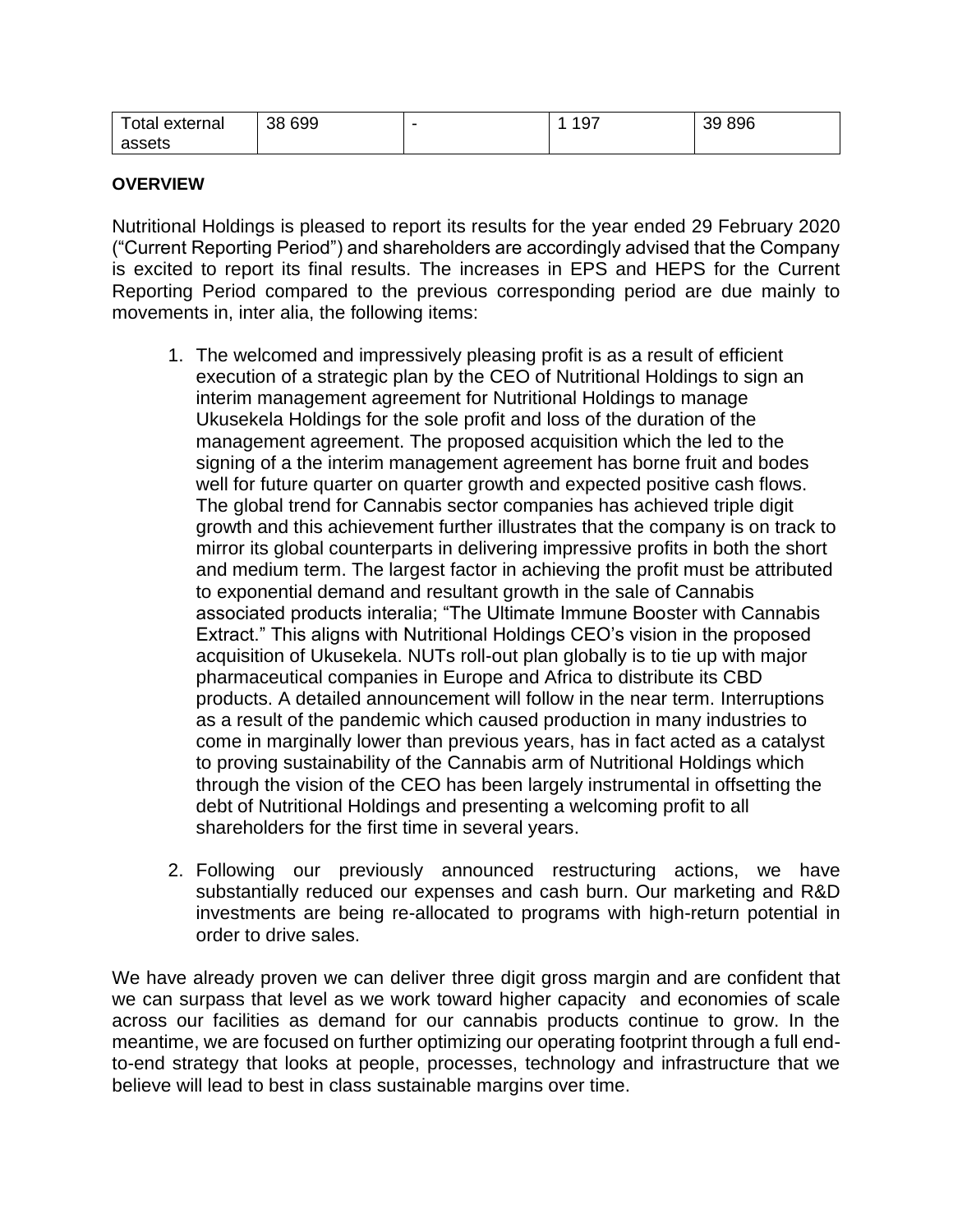With the relaxation of the lockdown, Nutritional Holdings intends on implementing the following key strategic "Action Plan" as follows:

- 1. Global Kiosks in all regional markets across Africa with an internet driven backend support e-commerce and nationwide delivery of products;
- 2. Nutritional Foods to now supply Instant Meals to the Gulf Region through existing relationships held with the current Nutritional Holdings CEO via a contract exceeding R250 000 000,00 per annum;
- 3. Nutritional Holdings has secured sales avenues nationally for the Ultimate Immune Booster and has forecasted sales of (\$5M) +-R83 000 000,00 in the form of confirmed offtake sales agreements over the next 6 months apart from other CBD infused products;
- 4. Nutritional Holdings has developed a formula for medical cannabis edibles through Nutritional Foods factory that will infuse cannabis extract with Instant meals for use by Cancer / terminally ill patients. Nutritional Holdings has been in ongoing discussions with the Oncology Fraternity since March 2020 and will be rolling out sample product within the month of September 2020. Approximate market value is in the region of R500 000 000.00 per annum in Africa and R2 500 000 000.00 globally;
- 5. Nutritional Holdings has replanned and repositioned the product offering of Nutritional Foods and focused on the key lines so as to reduce cost and maximise output, focusing on the instant meals and instant rehydrate it will be in a position to supply Africa and the Middle East.

The CEO is currently reviewing its dividend policy to create an income stream for shareholders and stakeholders via dividends.

The industrial, medical and recreational potential of the cannabis plant is touted as being worth between \$150bn and \$250bn. South Africa could be a world leader in this emerging industry, and Nutritional Holdings under its new regime aims to be the market leader.

As per the State of the Nation Address, one particular point raised in the President's address focused on the future of cannabis in South Africa with Ramaphosa said, "This year we will open up and regulate the commercial use of hemp products, providing opportunities for small-scale farmers; and formulate policy on the use of cannabis products for medicinal purposes, to build this industry in line with global trends. The regulatory steps will soon be announced by the relevant ministers".

This in essence enables Nutritional Holdings to broaden its product offering locally and with its massive head start with facility and marketing will ensure it obtains and maintains market leadership.

COVID-19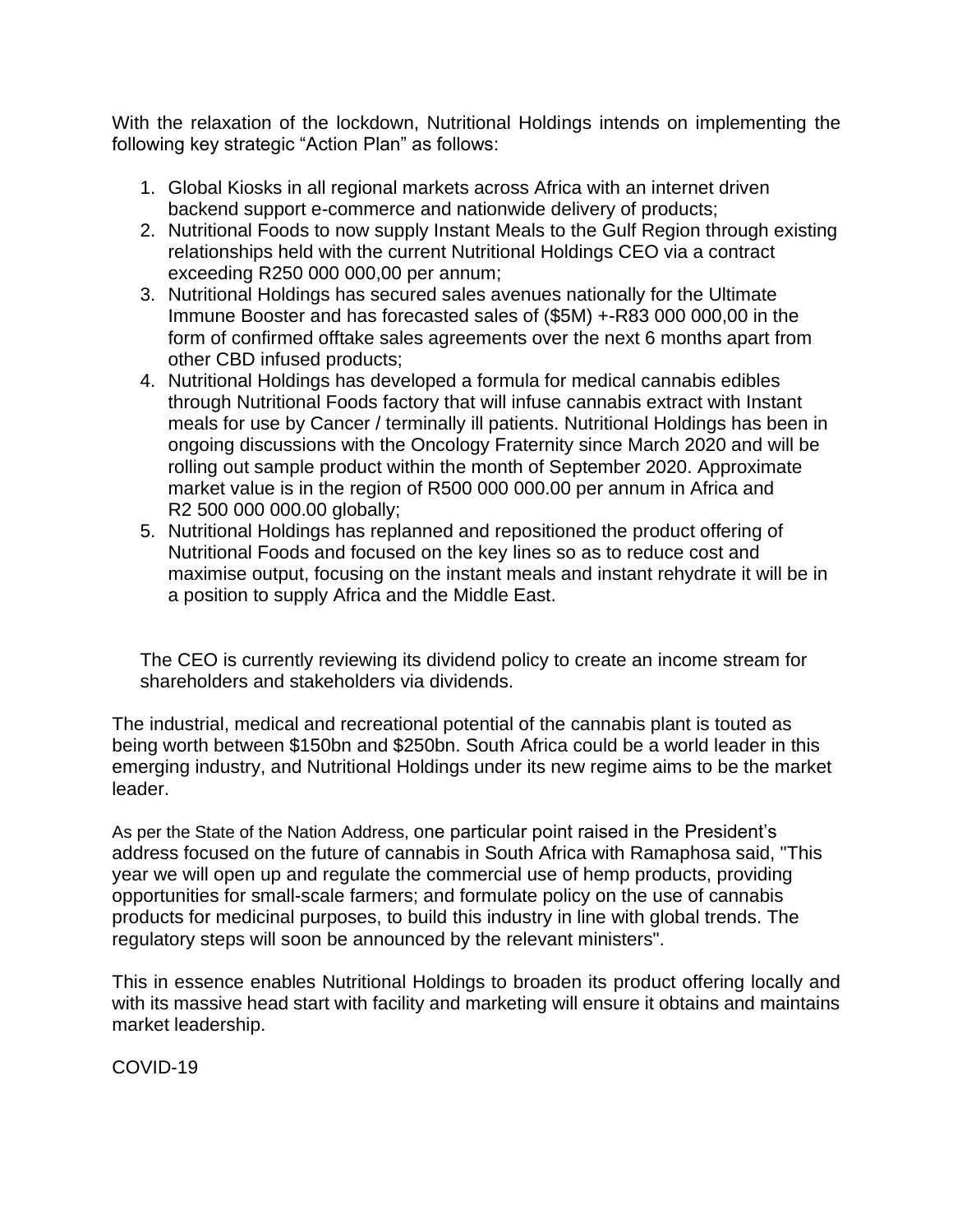Whilst many industries were forced into temporary lockdown – The cannabis industry as a result of its medicinal benefits boomed as consumers utilised our Ultimate Immune Booster with cannabis extract as an aid in boosting their immunity.

To assist in bringing urgent relief to people most impacted by the COVID-19 pandemic, Nutritional Holding's staff and CEO contributed free bottles to the underprivileged of the Ultimate Immune Booster as well as certain PPE Items which had been personally funded. Management continues to manage the COVID-19 pandemic risk with no relaxation of any of its initial containment measures and protocols and through ongoing communication with and motivation of staff.

Nutritional Holdings is in the final stages of being issued a cannabis license to grow and cultivate high quality cannabis in South Africa via a subsidiary as soon as regulation permits.

The legal cannabis industry has transformed the crisis into an opportunity to demonstrate maturity, dismantle biases, and solidify its role in the economy, communities, and people's lives. While challenges persist, the last six weeks have represented a major leap forward for the sector that will help position it for long-term success in several ways.

Since 2007, the Israeli Ministry of Health has approved medical cannabis for palliative care in patients with cancer. This led to a prospective study analysing the safety and efficacy of cannabis in 2970 patients and the responses were overwhelmingly positive.

Ninety-six percent of patients who responded in the 6 month follow-up reported an improvement in their condition, 3.7% reported no change and 0.3% reported deterioration in their medical condition. Furthermore, while only 18.7% of patients described themselves as having good quality of life prior to cannabis treatment, 69.5% did six months later. Tellingly, just over a third of patients stopped using opioid pain medication.

The global legal marijuana market size is expected to reach USD 73.6 billion by 2027, according to a new report published by Grand View Research, Inc. It is anticipated to expand at a CAGR of 18.1% during the forecast period. Increasing legalization of cannabis for medical as well as adult-use is expected to promote growth.

On the basis of type, the medical segment held the leading revenue share of 71.0% in 2019, owing to the growing adoption of cannabis as a pharmaceutical product for treating severe medical conditions, such as cancer, arthritis, and Parkinson's disease and Alzheimer's disease among other neurological conditions. Moreover, increasing need for pain management therapies along with growing disease burden of chronic pain among elders is expected to boost the product demand.

Nutritional Holdings is currently portioning the Nutritional Foods factory to create a line of cannabis infused edibles starting with: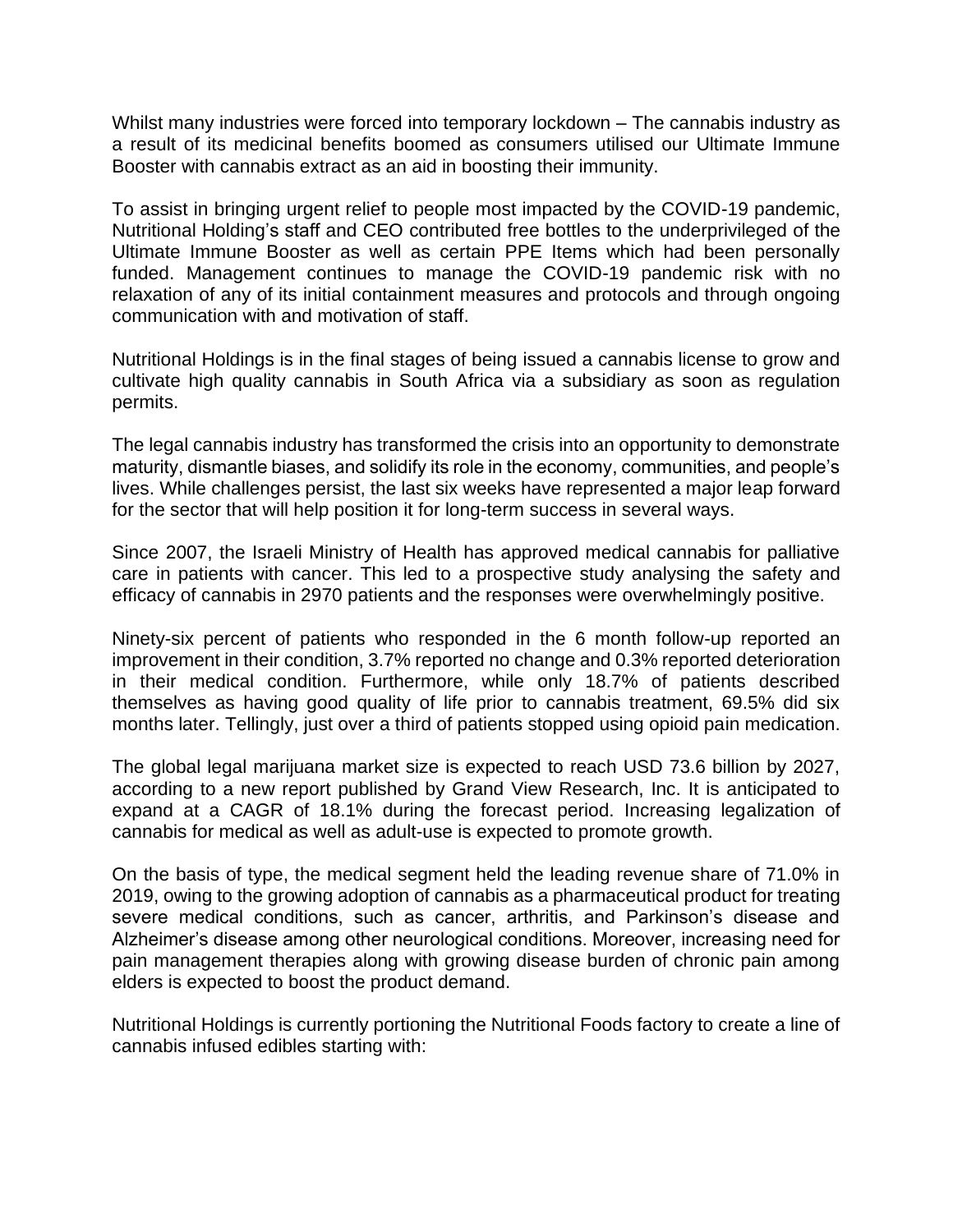CBD infused powdered cereal in light, medium and high infusion doses for palliative care patients globally. Nutritional Holdings will be one of the first companies to introduce a range specifically for this purpose.

#### CBD market for PET CARE

The global pet care market continues it seemingly never-ending rise.

It is projected that pet store sales will grow from around 19.5 billion U.S. dollars in 2018 to approximately 22.39 billion U.S. dollars by 2023; and according to a [report](https://www.grandviewresearch.com/industry-analysis/pet-care-market) by Grand View Research the global cannabis pet care market is expected to reach USD 202.6 billion by 2025. Rise in the adoption of pets and growing demand for premium care products are few factors expected to drive market growth.

With the proposed acquisition of Ukusekela Holdings, Nutritional Holdings will benefit from its upcoming release of CPD products for pet care. Samples of which have already been lab tested and are currently undergoing clinical trials for release in the next 2 to 4 months.

#### CBD for KIDS

As studies continue to highlight its benefits, CBD oil for kids is giving parents plenty of hope in dealing with a range of childhood disorders. CBD has become popular for a wide range of health conditions, from pain to anxiety. Evidence through animal and human tests show that CBD for kids can be effective for certain types of seizures as well as chronic illnesses and overall wellness.

The World Health Organization released a report in 2017 stating that there are no notable health risks associated with regular use of CBD. Unlike CBD isolates, premium-grade products made from full-spectrum CBD will give your child the fullest benefit of hempbased products. There are many CBD oil benefits for children that illustrate how effectively cannabinoids can help children. Numerous studies have been done to show that CBD can help children with rare types of epilepsy, including Lennox-Gastaut syndrome and Dravet syndrome, easing seizures significantly and calming the brain's overactivity. A study done in a paediatric neurology unit in Israel showed that CBD helped to improve communication problems, anxiety, and behavioural outbreaks. The same study also showed possible benefits for children with autism. It can help to ease pain and nausea for children with cancer, minimising the effects of chemo. CBD for kids with ADD can help to increase concentration while decreasing hyperactivity. CBD oil for kids with anxiety helps to promote a state of calm, treating depression, stress, insomnia, and other mood conditions naturally. Without the risk of addiction and overdose that often comes with benzodiazepines, CBD for kids can work for chronic illnesses as well as serving as a supplement for overall wellness for healthy children.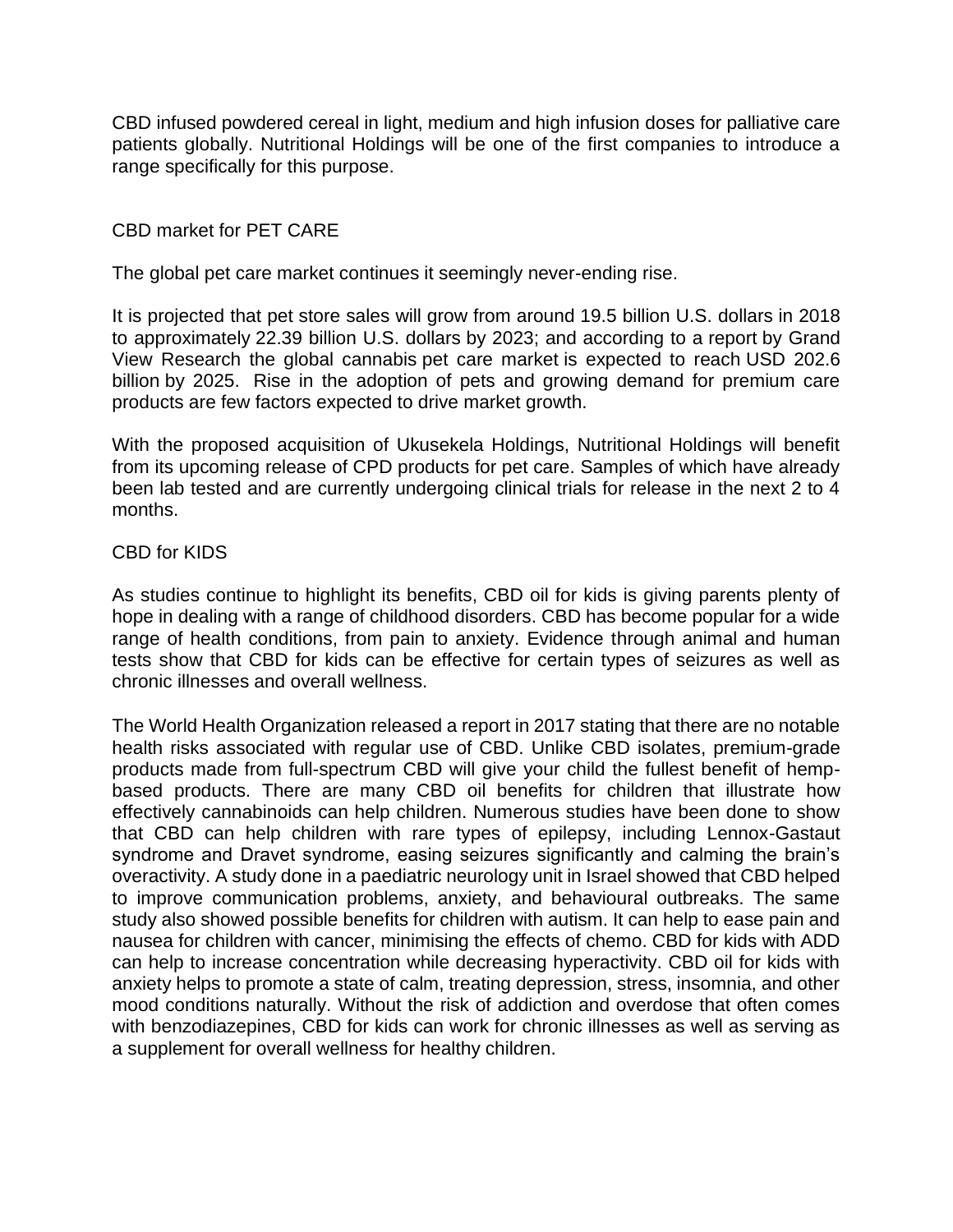Nutritional Foods for the first time in several years has broken out of its cycle of negative performance and has shown staggering sustainable growth since December 2019.

During the year under review , The management and CEO have implemented a new turnaround strategy which has proven its effectivity even during times of uncertainty. In order to ensure sustainable growth, Nutritional Holdings Limited has instituted a pilot phased in approach on each forecasted cannabis infused product release which it will test the market on small, medium and large scale deployments and only advancing on confirmed sales in order to ensure that budgets are kept in line during the growth period.

It is anticipated that current market trends and the new business strategy implemented by the CEO and management team will result in operating margins exceeding expectations for the Instant Meal industry throughout Africa, Europe and The Gulf – Previously untapped markets under the groups previous operating strategy.

#### **DIVIDEND POLICY**

The Company will not pay a dividend for the 2020 year.

#### **BASIS OF PREPARATION**

The condensed consolidated financial statements are prepared in accordance with the requirements of the JSE Limited Listings Requirements for provisional reports and the requirements of the Companies Act of South Africa. The JSE Listings Requirements require provisional reports to be prepared in accordance with the framework concepts and the measurement and recognition requirements of International Financial Reporting Standards (IFRS) and the SAICA Financial Reporting Guides as issued by the Accounting Practices Committee and Financial Pronouncements as issued by Financial Reporting Standards Council and to also, as a minimum, contain the information required by IAS 34 Interim Financial Reporting. The accounting policies applied in the preparation of the condensed consolidated financial statements are in terms of IFRS and are consistent with those applied in the previous consolidated annual financial statements except for the adoption of the new standards effective as disclosed in the First Time adoption note below.

The provisional condensed consolidated financial statements are prepared in accordance with the going concern principle under the historical cost basis as modified by the fair value accounting of certain assets where required or permitted by IFRS.

These provisional condensed consolidated financial statements incorporate the financial results of the Company and its subsidiaries.

The preparation of the provisional condensed consolidated financial statements for the year ended 29 February 2020 was supervised by Chief Executive Officer, Mr MT Azum. The directors take full responsibility for the preparation of these provisional condensed consolidated financial statements for the year ended 29 February 2020.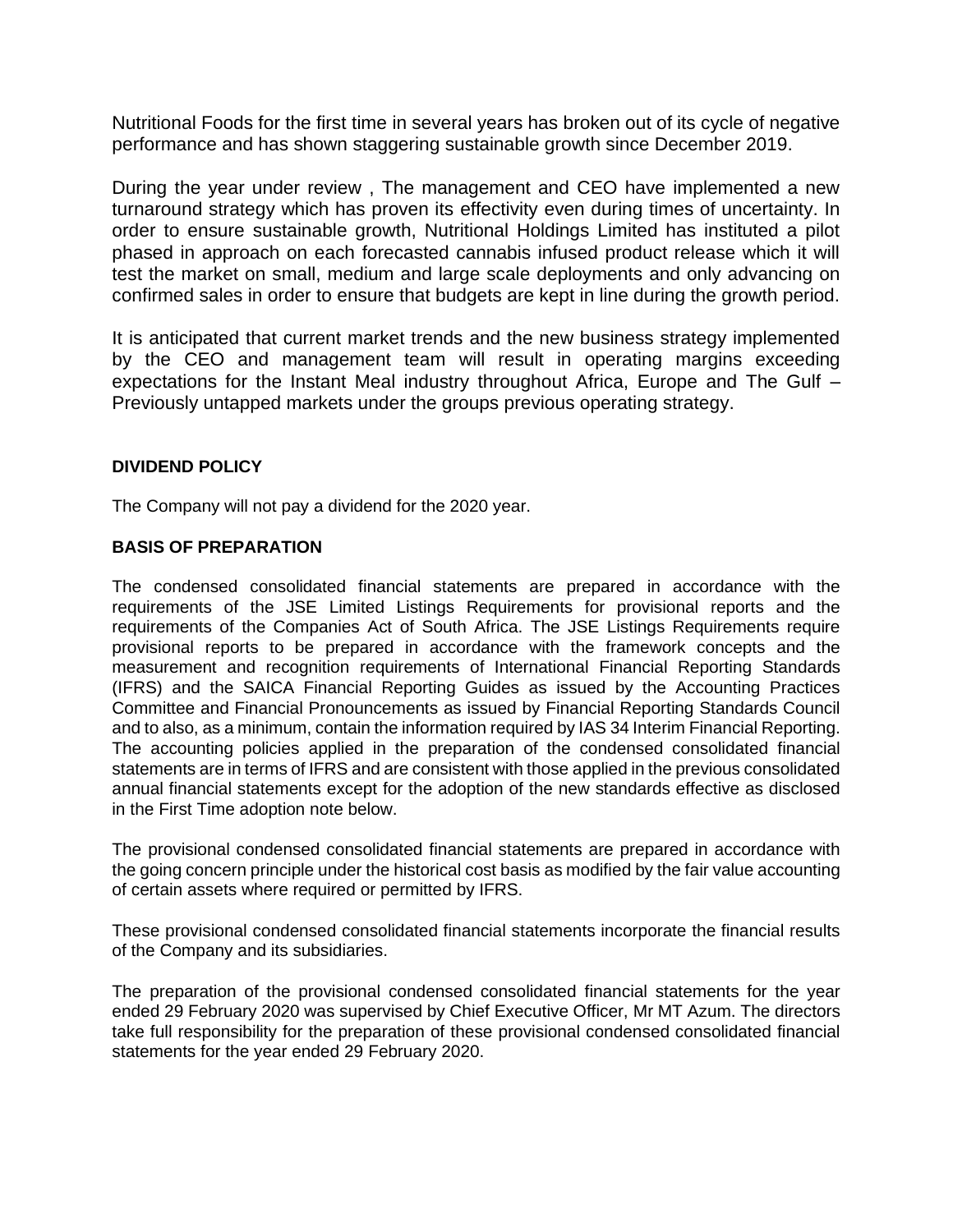These condensed consolidated financial statements for the year ended 29 February 2020 have been reviewed by HLB CMA South Africa Inc, who expressed an unmodified review conclusion.

### **GOING CONCERN**

The Group incurred an operating profit after tax of R7,472 million for the year under review.

No additional loans were received and as assurance, the majority shareholder has provided a guarantee to fund any cashflow deficiencies which will be highly unlikely whilst Nutritional Holdings is implementing its new growth strategy.

#### **BOARD CHANGES**

The following board changes have occurred during the year:

- Sheikh Khalfan Humaid Nasser appointed as an independent non-executive director with effect from 6 November 2019;
- Mr Mohamed Said Tina appointed as an independent non-executive director with effect from 6 November 2019;
- Mr Mohammad Tariq Azum appointed as Chief Executive Officer with effect from 6 November 2019;
- Thabo Mokgatlha resigned as Chairman of the company but remains on the board as nonexecutive director with effect from 7 August 2020;
- Abdullah Khalfan Nasser appointed as Chairman with effect from 7 August 2020;
- Thuli Mashaba appointed as an Non-Executive Director with effect from 7 August 2020;
- Harry Monye resigned as Financial Director with effect from 29 July 2020; and
- Eshcol Compliance (Pty) Ltd has resigned as Company Secretary with effect from 30 July 2020.

### **REVIEW CONCLUSION**

HLB Certified Master Auditors (South Africa) Inc have reviewed this announcement and their unmodified review report is available for inspection at the Company's registered office.

Shareholders are advised that in order to obtain a full understanding of the nature of the auditor's work, they should obtain a copy of that report, together with the accompanying financial information, from the registered office of the Company.

By order of the Board 31 August 2020

Mr MT Azum Chief Executive Officer

CORPORATE INFORMATION